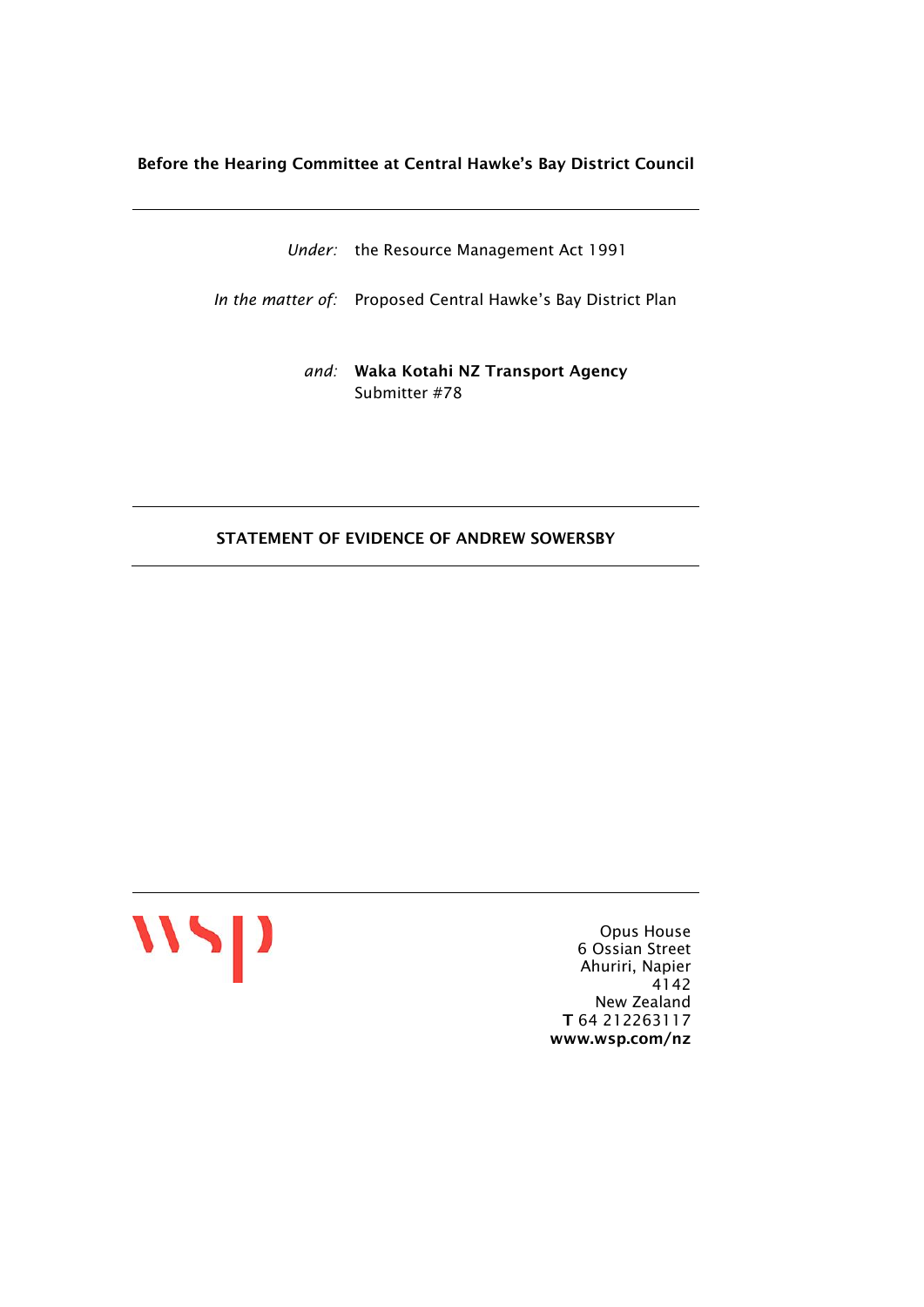## **1.0 QUALIFICATIONS AND EXPERIENCE**

1.1 My full name is Andrew Sowersby and I am a Principal Planner at WSP. I have a Bachelor of Resource and Environmental Planning from Massey University, and I am a full member of New Zealand Planning Institute (NZPI). I have 19 years of professional experience in consenting and policy.

# **2.0 CODE OF CONDUCT**

2.1 I have read the Environment Court's Code of Conduct for Expert Witnesses (2014) and I agree to comply with it. My qualifications as an expert are set out above. I confirm that the issues addressed in this brief of evidence are within my areas of expertise. I have not omitted to consider material facts known to me that might alter or detract from the opinions expressed. Where I have relied on data, information, facts or assumptions on an area beyond my expertise, I have identified the source of that information.

# **3.0 WAKA KOTAHI's STATUTORY ROLE & FUNCTIONS**

3.1 The Waka Kotahi is interested in the Proposed Central Hawke's Bay District Plan (PDP) because it has implications on the ongoing operation and management of the state highway network. The PDP also has implications on road user's safety, performance and amenity.

## **4.0 WAKA KOTAHI's PDP SUBMISSION**

- 4.1 Waka Kotahi's submission and further submissions associated with Hearing Stream 2 relates to Noise, and Urban Form and Development. The evidence in this statement relates to the Noise submissions only.
- 4.2 Waka Kotahi's submission seeks to retain noise provisions NOISE 03, NOISE -04, NOISE P2, and NOISE S3 as included in the PDP.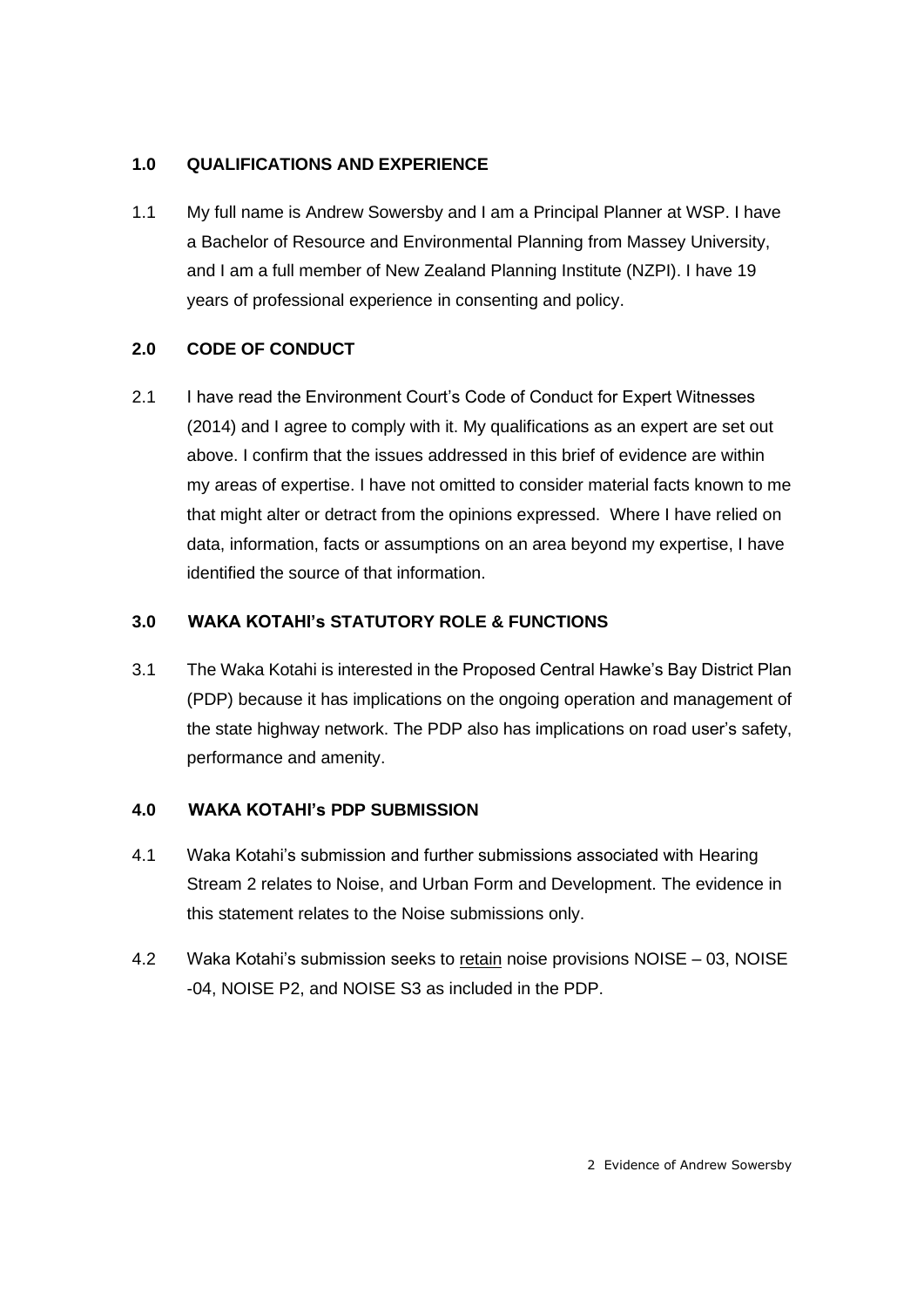- 4.3 The overall objective of the Waka Kotahi in these proceedings is to ensure that the PDP provisions, as they relate to noise from the State Highway, adequately provide for the health effects from road noise on building occupants within a noise sensitive activity.
- 4.4 Waka Kotahi supports planned development in appropriate areas and considers this should occur in a manner which does not compromise the effectiveness, efficiency, resilience and safety of the transport network. This includes ensuring that adequate provision is made to mitigate noise effects on new noise sensitive activities that adjoin the state highway.
- 4.5 The evidence below relates to the additional wording sought by Kainga Ora: 'where practicable' in Objective NOISE O3 (S129.130 Kāinga Ora); and 'where appropriate' in Objective NOISE O4 (S129.131 Kāinga Ora), and Policy NOISE P2 and Standard NOISE S3 relating to noise sensitive activities within 100m of State Highways.

### **5.0 OBJECTIVES NOISE 03 AND NOISE 04**

- 5.1 The objectives NOISE 03 and NOISE 04 as included in the PDP are as follows:
	- *NOISE-O3 - Avoid, remedy or mitigate conflict and any reverse sensitivity effects arising for existing lawfully established activities as a result of new noise sensitive activities establishing in close proximity to them.*
	- *NOISE-O4 - Where the locational, functional or operational needs are such that activities of importance to the community could not otherwise meet noise and vibration standards, enable these activities by allowing a whole or partial exemption from those noise standards.*
- 5.2 Kainga Ora, in submissions FS23.177 and FS16.38 oppose Waka Kotahi's submissions to retain Objectives NOISE 03 and 04. Kainga Ora seeks to add the text '*where practicable*' at the end of Objective NOISE 03 to reflect that avoidance, remedying, and or mitigation may not in all cases eliminate all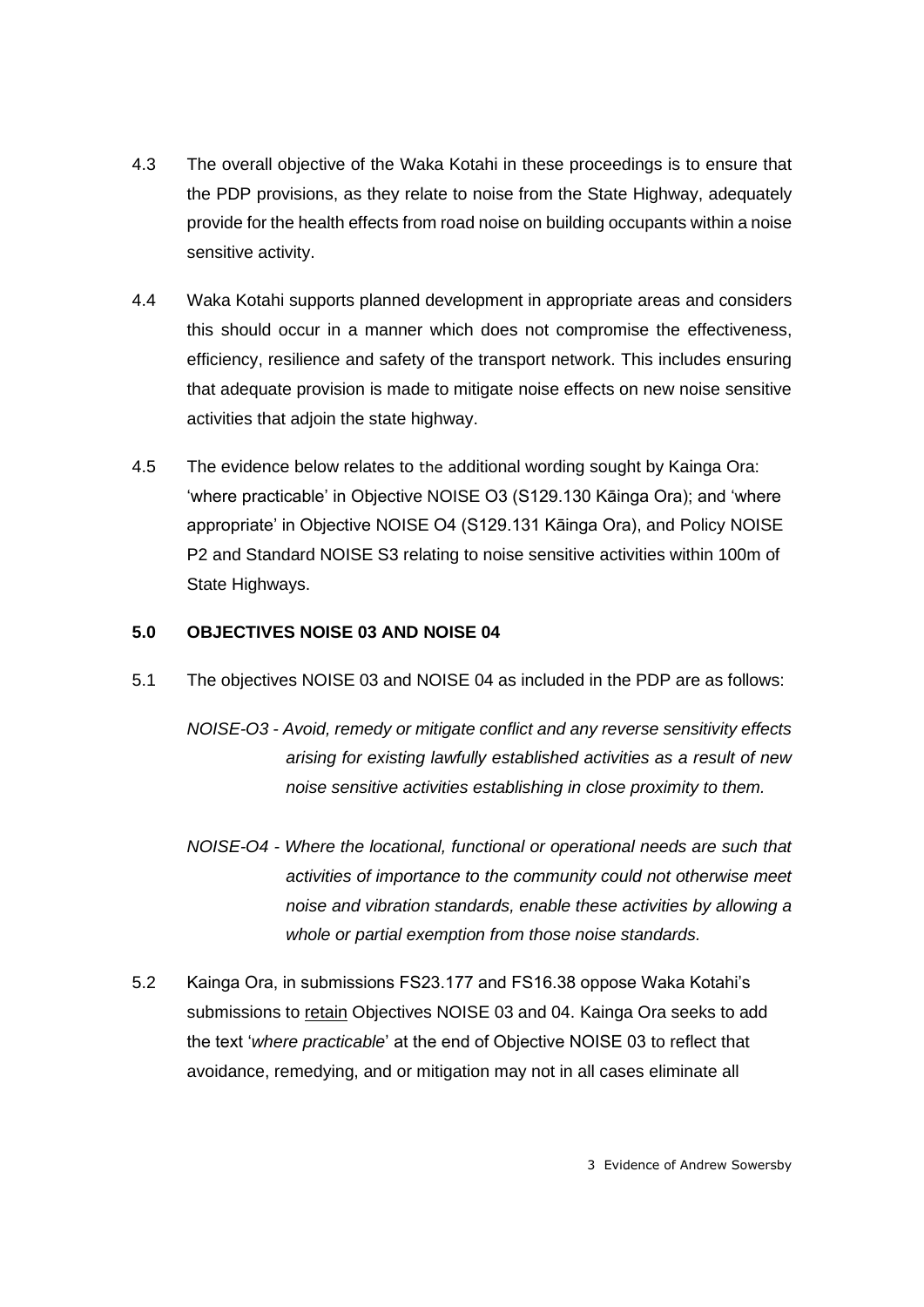reverse sensitivity effects which may arise. Kainga Ora seeks to add the text '*where appropriate*' at the end of Objective NOISE 04.

- 5.3 In my opinion adding the words '*where practicable*' at the end of NOISE 03 would divert much of the focus away from the intent of the objective which is to avoid, remedy or mitigate the conflict or reverse sensitivity effects, onto determining whether it is practicable, or not, to avoid, remedy or mitigate the conflict or reverse sensitivity effects. A 'practicable' test is likely to be determining whether the activity can be put into practice successfully elsewhere, or whether mitigation can be done or put into practice successfully.
- 5.4 I also agree with the reporting planner in Section 4.3.14 of the s42A report that, *'where practicable* can be more properly assessed at the resource consent stage taking into account the particular facts of each situation'.
- 5.5 For similar reasons, I am also of the opinion that 'where appropriate' should not be included at the end of Objective NOISE 04.

### **6.0 POLICY NOISE P2 and RULE NOISE S3**

- 6.1 Policy NOISE P2 and Rule NOISE S4 as included in the PDP are as follows:
	- *NOISE-P2 - To ensure that noise sensitive activities and the addition of habitable space to existing noise sensitive activities in the Commercial and General Industrial Zones, within 100m of state highways and the rail network, and within identified air noise boundaries for the Waipukurau Aerodrome shown on the Planning Maps, are acoustically designed and constructed to mitigate noise arising from legitimately established activities.*
	- *NOISE-S3- (1) The following Minimum External Sound Insulation Level Standards applies to all habitable spaces within any building that contains a noise sensitive activity within 100 metres of the sealed edge of a State Highway or the Rail Network Boundary, either:*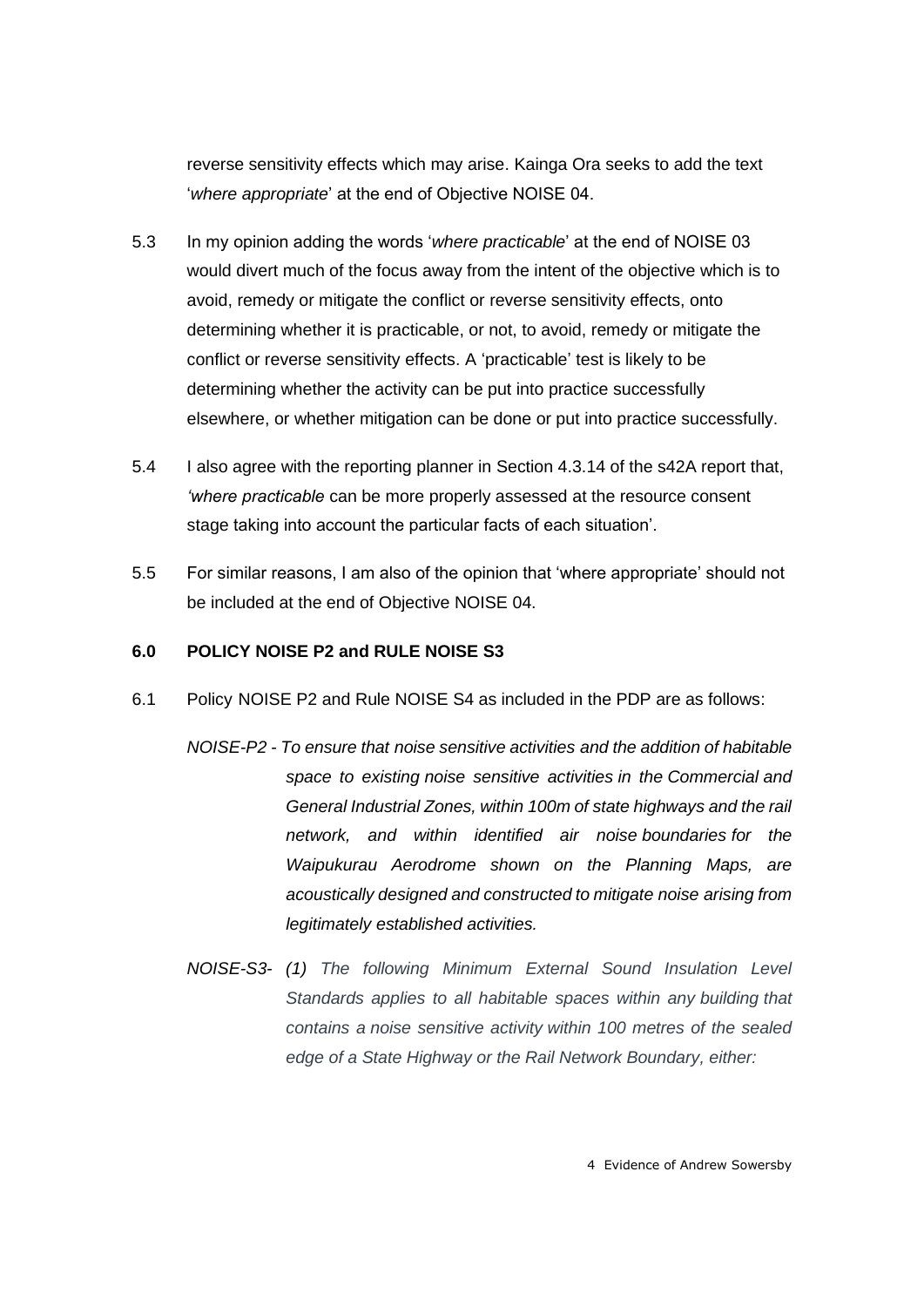- *a. Provide a design report prepared by an acoustic specialist prior to construction of the habitable spaces, demonstrating that roadtraffic/rail network sound levels will not exceed 40 dB LAeq(24hr) inside all habitable spaces; or*
- *b. Provide a design report prepared by an acoustic specialist prior to construction of the habitable spaces, demonstrating that roadtraffic/rail network sound levels will not exceed 57 dB LAeq(24hr) outside the most affected part of the building exterior.*
- *2. The following applies to all buildings that contains a noise sensitive activity within 100 metres of the sealed edge of a State Highway or the Rail Network Boundary:*
	- *a. Where new habitable spaces with openable windows are proposed, a positive supplementary source of fresh air ducted from outside is required at the time of fit-out. The supplementary source of air is to achieve compliance with the Building Act to ensure adequate ventilation and fresh air.*
- 6.2 Kainga Ora, in submission S129.133 submits that the Policy NOISE P2 should be deleted, as the requirement in the policy is 'overly restrictive and disproportionate to the level of risk'. Kainga Ora submits that the maximum zonal levels and insulation requirements of the Building Act/Building Code is a more appropriate means of managing internal sounds levels. For similar reasons, Kainga Ora is seeking the deletion of Rule NOISE S3.
- 6.3 None of the PDP submissions appear to dispute that road noise can cause adverse health effects for nearby occupiers. It is widely accepted nationally and internationally that road noise can cause adverse health and amenity effects on people living nearby.
- 6.4 Waka Kotahi has developed a publicly available guide: *'Guide to the management of effects on noise sensitive land use near to the state highway'* (noise guide). This guide was developed regarding international guidelines on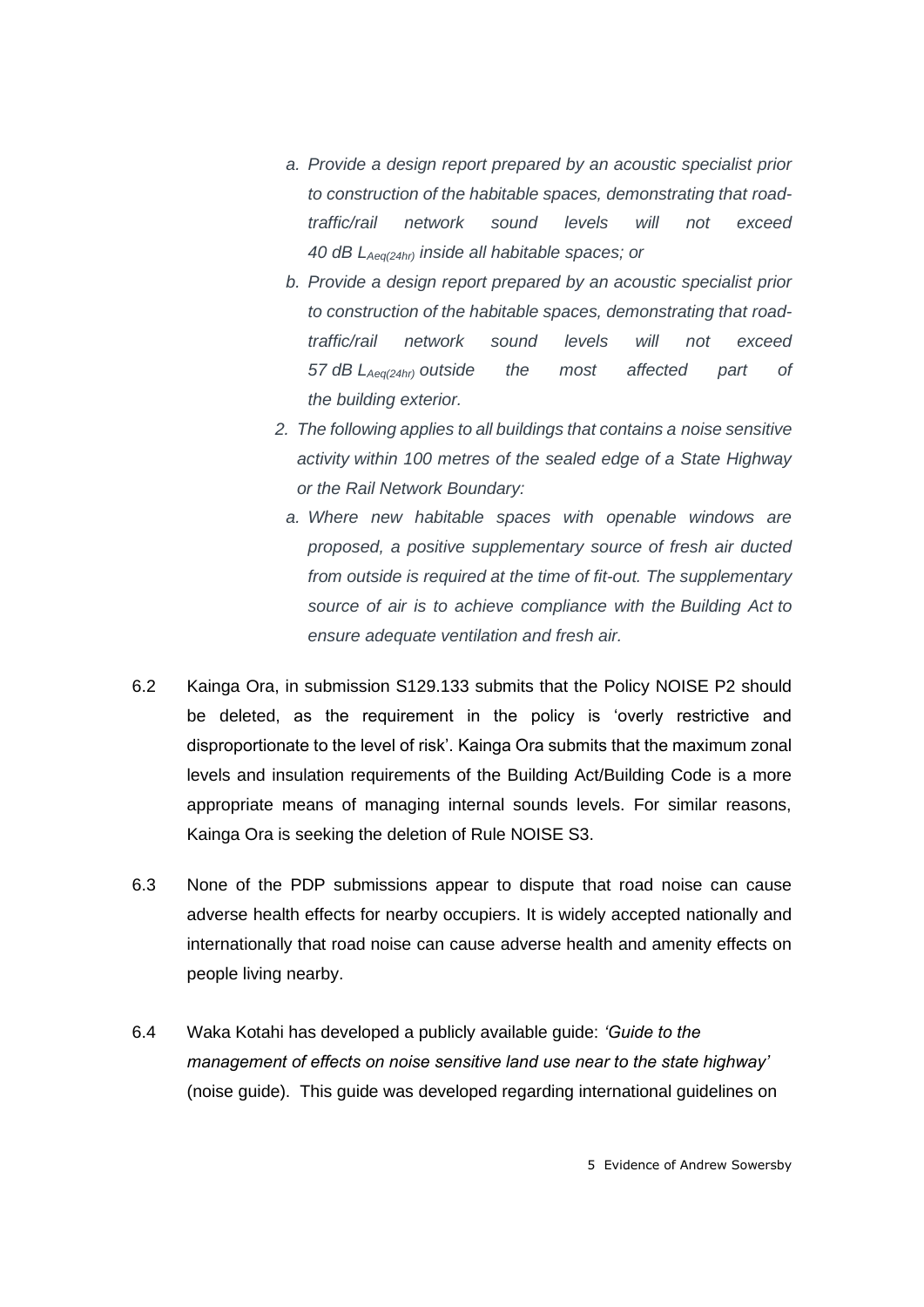noise effects and is intended to help local authorities in the planning of activities near the state highway.

- 6.5 The noise guide provides case studies to illustrate the impacts of road noise. One such case study in 2011 showed that noise modelling indicated that noise levels adjacent to the state highway network throughout the Auckland region could cause disturbance for new sensitive activities if they locate close to state highways. Similar noise disturbance patterns occur adjacent to state highways throughout New Zealand (noise guide)).
- 6.6 Waka Kotahi is unable to internalise all noise and vibration effects associated with existing state highways. Creating buffer areas (setbacks from the state highway) and acoustic treatment on new and altered buildings, are the most common means of protecting new noise sensitive activities from state highway noise. These types of provisions are commonly used in District Plans throughout New Zealand.
- 6.7 Waka Kotahi is undertaking state highway noise contour modelling across the country to more precisely ascertain noise levels adjacent to the state highway. This modelling takes into account features like topography and structures. Waka Kotahi has advised that this detailed modelling is not expected to be available in Central Hawke's Bay in the near future.
- 6.8 In the absence of detail noise modelling, which is not currently available for Central Hawke's Bay, the 100m effects area distance has been adopted by the PDP and Waka Kotahi as the appropriate distance to apply the noise insulation tests in Rule NOISE 03. This 100m distance is based off a simplified equation to determine the approximate buffer and effects area. The simplified equation does not take into account topography etc.
- 6.9 The Building Act (and Code) currently provides specifications to manage intertenancy noise (eg noise between residential apartments within the same building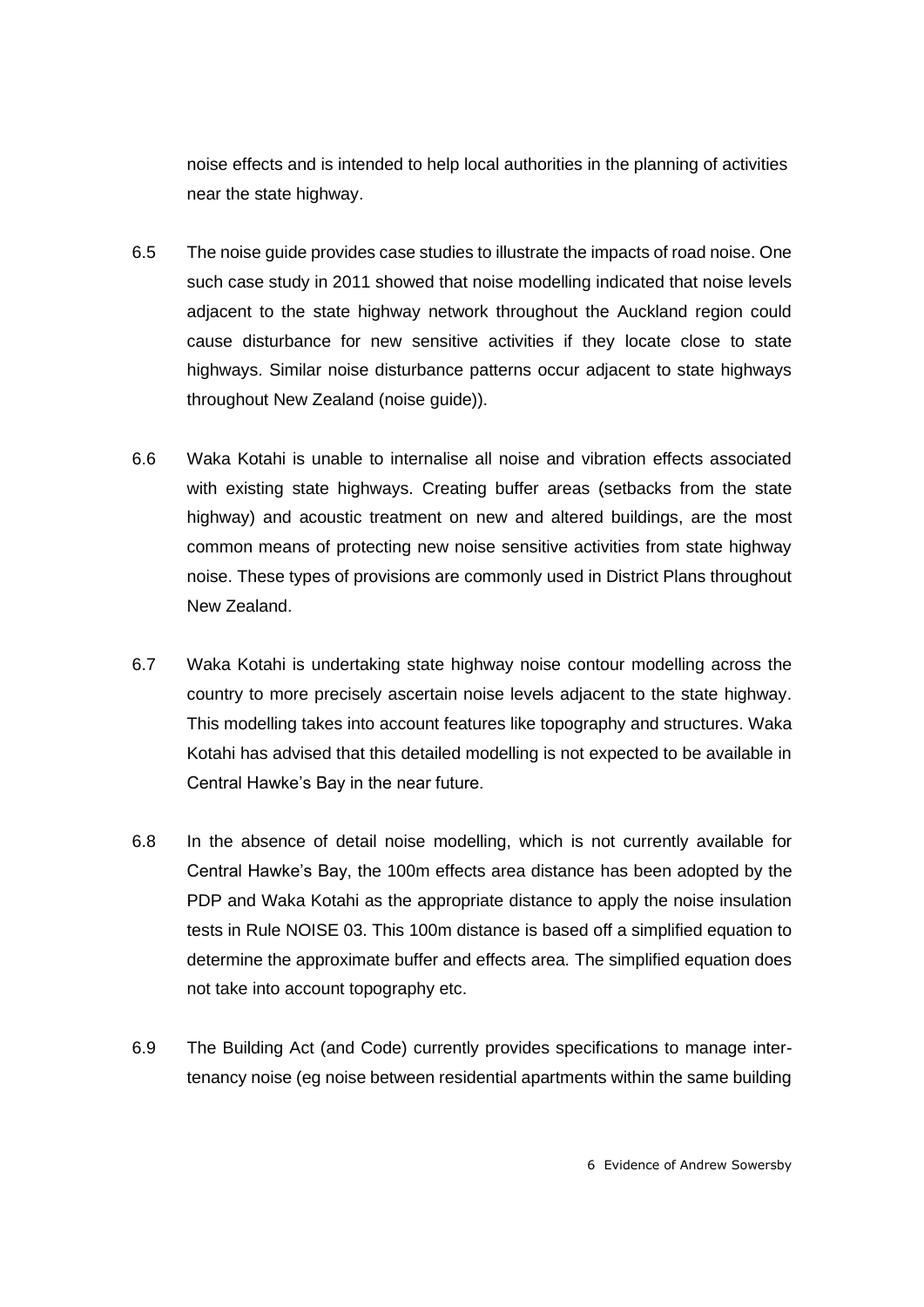with shared tenancy walls). It does not, however, provide requirements for management of noise generated from outside a building (eg transport noise or nightclub noise from a separate building). As such, the Building Act is not an appropriate means by itself to manage the effects from road noise.

- 6.10 It is widely accepted that the retrospective management/mitigation of transport noise effects is generally more difficult and expensive to achieve once activities have established adjacent to transport corridors. According to Acoustic Engineering Services Limited in their June 2020 report<sup>1</sup>, the additional construction costs of noise mitigation for new dwellings and additions are typically in the range of 0% to 2% increase.
- 6.11 For the above reasons, in my opinion the approach taken in Rule NOISE 03 and Policy NOISE P2 is the most appropriate means of mitigating the effects on new noise sensitive activities that adjoin the state highway. These methods are efficient and effective and have been proven throughout the country.
- 6.12 The state highway network has an important economic and social function, so the protection of future occupants within new noise sensitive activities is important, as this also protects the transport network from reverse sensitivity effects.
- 6.13 Waka Kotahi's noise guide seeks to avoid sensitive activities up to 40m from the edge of a state highway (buffer area), Unfortunately, the omission of this provision in the PDP was not identified, and the 40m buffer area rule should have been sought in rural areas and incorporated into new urban areas in Central Hawke's Bay.

### **7.0 CONCLUSIONS**

<sup>&</sup>lt;sup>1</sup> Acoustic Engineering Services Limited, Report Reference AC20063-01-R2: Cost of Traffic noise mitigation measures, 12 June 2020.